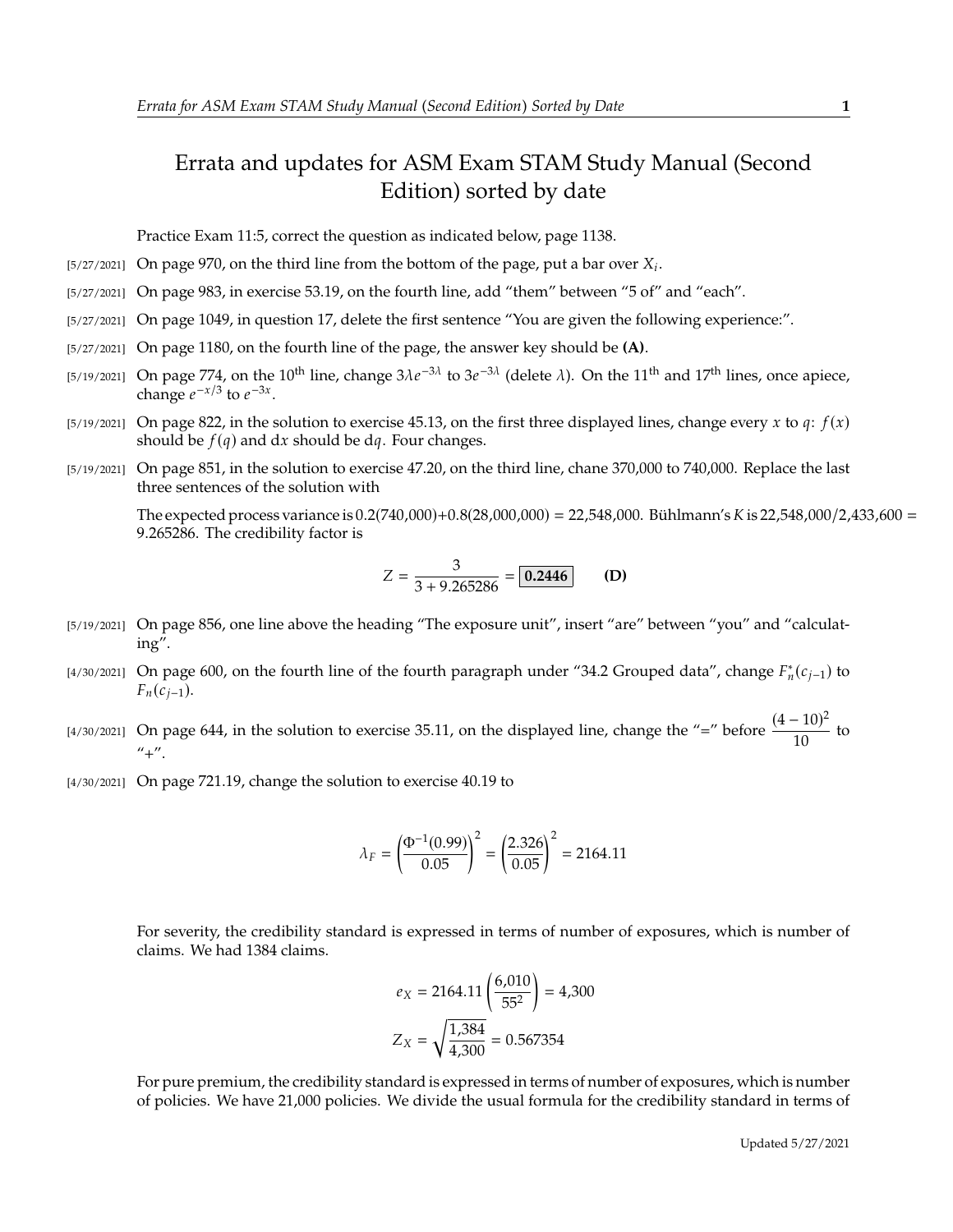number of expected claims by 0.085 to express it in terms of number of policies

$$
e_P = \frac{2164.11}{0.085} \left( 1 + \frac{6,010}{55^2} \right) = 76,044
$$

$$
Z_P = \sqrt{\frac{21,000}{76,044}} = 0.525506
$$

The absolute difference between credibility factors is **0.0418** . **(A)**

- [4/26/2021] On page 510, in the solution to exercise 30.10, on the last line, add a  $\lambda_2$  to the exponent of the first expression so that it is  $\lambda_2^4 e$  $-(\sum y_i - 40)\lambda_2$ .
- [4/26/2021] On page 511, in the solution to exercise 30.13, on the second line of the page, change  $\theta^{30}$  in the denominator to  $\bar{\theta}_p^{30}$ .
- [4/26/2021] On page 531, 3 lines from the bottom of the page, change  $\frac{5}{\alpha}$  to  $\frac{5}{\alpha}$  $\frac{\partial}{\partial x} +$ .
- [4/26/2021] On page 549, in exercise 31.42(iii), replace the matrix with

$$
\begin{pmatrix} 0.0444 & 0 \\ 0 & 0.0222 \end{pmatrix}
$$

[4/26/2021] On page 590, in the solution to exercise 33.2, on the second line, 190.84 should be 191.26, affecting all the successive calculations. Replace the entire solution with

The formula for the Weibull maximum likelihood estimate (equation (30.1)) gives

$$
\hat{\theta} = \sqrt{\frac{\sum x_i^2 - 10(10^2)}{10}} = 191.26
$$

Then  $F^*(30)$  and  $D(30)$  are

$$
\hat{F}(30) = 1 - e^{-(30/191.26)^2} = 0.024303
$$
  

$$
\hat{F}(10) = 1 - e^{-(10/191.26)^2} = 0.002730
$$
  

$$
F^*(30) = \frac{0.024303 - 0.002730}{1 - 0.002730} = 0.021632
$$
  

$$
D(30) = 0.5 - 0.021632 = \boxed{0.4784}
$$

- [4/22/2021] On page 1143, in question 24, on the last line, change 12/31/CY7 to 12/31/CY5.
- [4/14/2021] On page 434, on the third line, change "ae" to "are".
- [4/14/2021] On page 434, on the third line, change "ae" to "are".
- $[4/14/2021]$  On page 443, in the solution to exercise 27.7, on the second to last line, change "average value of S given  $S > 4903.93''$  to "average value of  $S - 4903.93$  given  $S > 4903.93''$ .
- [4/14/2021] On page 477, in the solution to exercise 29.7, on the fourth line of the page, change "question 29" to "question 29.5".
- [4/13/2021] On page 1251, in the solution to question 8: The tables for the single parameter Pareto now include the formula  $\mathbf{E}[X \wedge k] = \theta\left(1 + \ln\left(\frac{k}{\theta}\right)\right)$ , so the derivation of that formula on line 4-7 is unnecessary.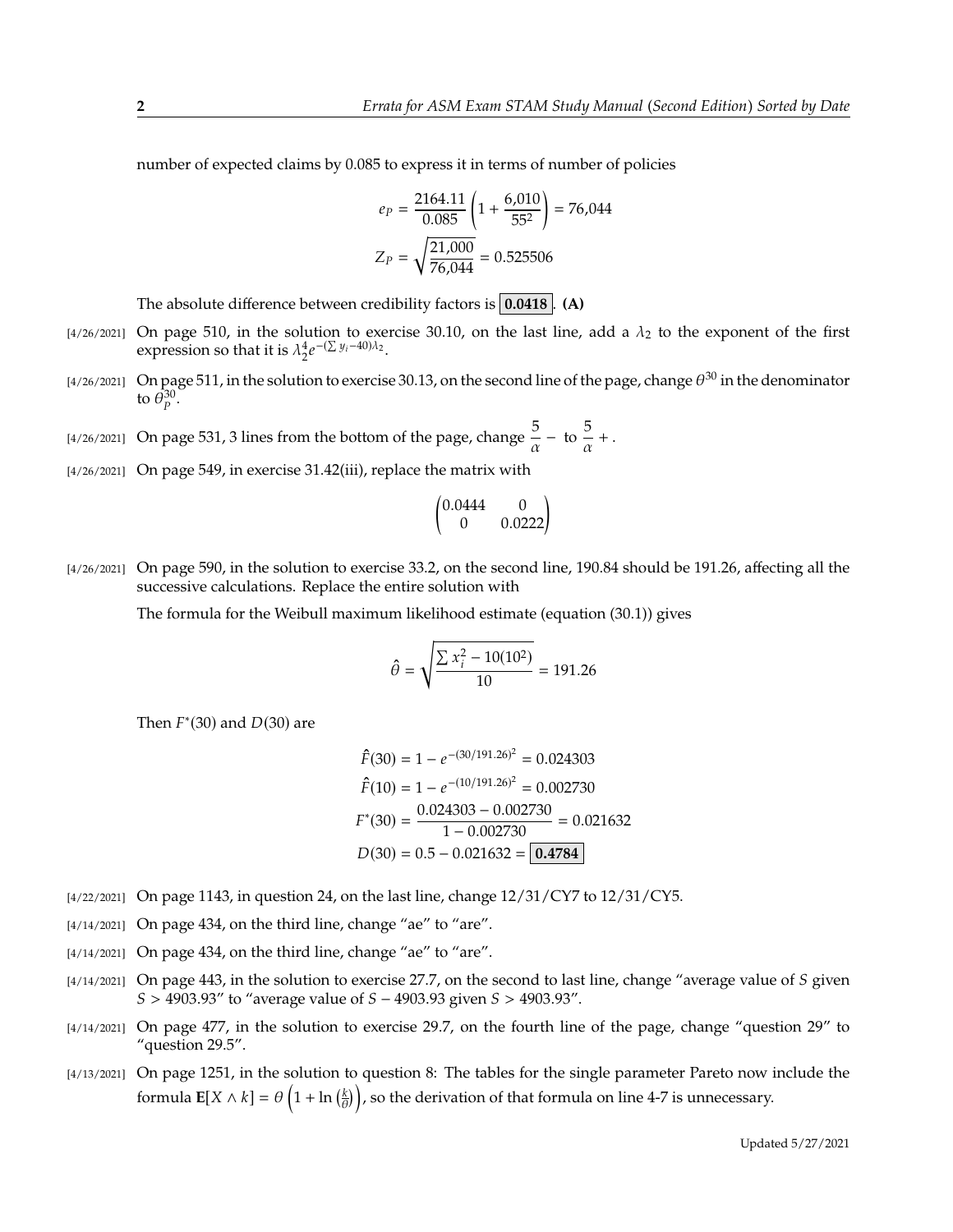$[3/19/2021]$  On page 350, in exercise 22.32, on the first line, change "number of losses, X" to "number of losses, N". [3/15/2021] On page 974, two lines from the bottom, a sum sign is missing from the numerator. The line should be

$$
=\frac{\sum_{j=1}^{n}m_j^2(\beta+\alpha/m_j)}{m^2}
$$

- [3/15/2021] On page 975, two lines from the bottom of the sidebar, change  $v(n-1)$  to  $v(r-1)$ .
- [3/8/2021] On page 339, in the sidebar, six lines from the bottom, change  $P'_N(0)$  to  $P'_N(1)$ .
- [12/26/2020] On page 718, in exercise 40.18, on the first line, change "iimited" to "limited".
- $[8/3/2020]$  On page 941, in the solution to exercise 50.16, on the fifth line, the line for Z, change the numerator from 90 to  $200 + 250 + 225$ .
- [7/9/2020] On page 1295, on the first line, change the link to https://www.casact.org/admissions/studytools/ exam3/sp05-3.pdf.
- [7/9/2020] On page 1298, on the first line, change the link to https://www.casact.org/admissions/studytools/ exam3/Fall05.pdf.
- [7/9/2020] On page 1301, on the first line, change the link to https://www.casact.org/admissions/studytools/ exam3/06-3.pdf.
- [7/9/2020] On page 1304, on the first line, change the link to https://www.casact.org/admissions/studytools/ exam3/Fall06.pdf.
- [6/22/2020] On page 131, in the solution to exercise 8.11, in the table, the headings are wrong. Here is a table with the corrected headings:

|          | <b>Incremental Paid Losses</b> |        |        |        |
|----------|--------------------------------|--------|--------|--------|
| Accident | in Development Year            |        |        |        |
| Year     |                                |        |        |        |
| AY6      |                                |        |        | 10,650 |
| AY7      |                                |        | 13,000 | 11,700 |
| AY8      |                                | 35,000 | 14.000 | 12.600 |

[6/21/2020] On page 1195, regarding the solution to question 11, the tables now do include the formulas you need to solve this question. The revised solution is

The formula is  $1082.41(1 + CV_s^2) = 1082.41 \left( \frac{E[(X \land 10,000)^2]}{E(X \land 10,000)^2} \right)$  $E(X \wedge 10,000)^2$ . Using the formulas in the tables,

$$
\mathbf{E}[X \wedge 10,000] = 1,000(1 + \ln(10,000/1,000)) = 3302.585
$$
  
\n
$$
\mathbf{E}[(X \wedge 10,000)^2] = \frac{1,000^2}{1-2} - \frac{2(1,000)}{(1-2)(10,000)^{1-2}}
$$
  
\n
$$
= -1,000,000 + 2(1,000)(10,000) = 19,000,000
$$
  
\n
$$
1082.41\left(\frac{\mathbf{E}[X^2]}{\mathbf{E}[X]^2}\right) = 1082.41\left(\frac{19,000,000}{3302.585^2}\right) = \boxed{1885.547}
$$
 (B)

[6/15/2020] On page 186, on the second line of the solution to Example 12K, change the left parenthesis after  $\mathbb{E}[Y^L]$  to a slash. On the third line, delete the exponent 2 after  $(1 - E(500))$ . The sentence should then r a slash. On the third line, delete the exponent 2 after  $(1 - F(500))$ . The sentence should then read

$$
\mathbf{E}[Y^P] = \mathbf{E}[Y^L]/(1 - F(500)) \text{ and } \mathbf{E}[(Y^P)^2] = \mathbf{E}[(Y^L)^2]/(1 - F(500)).
$$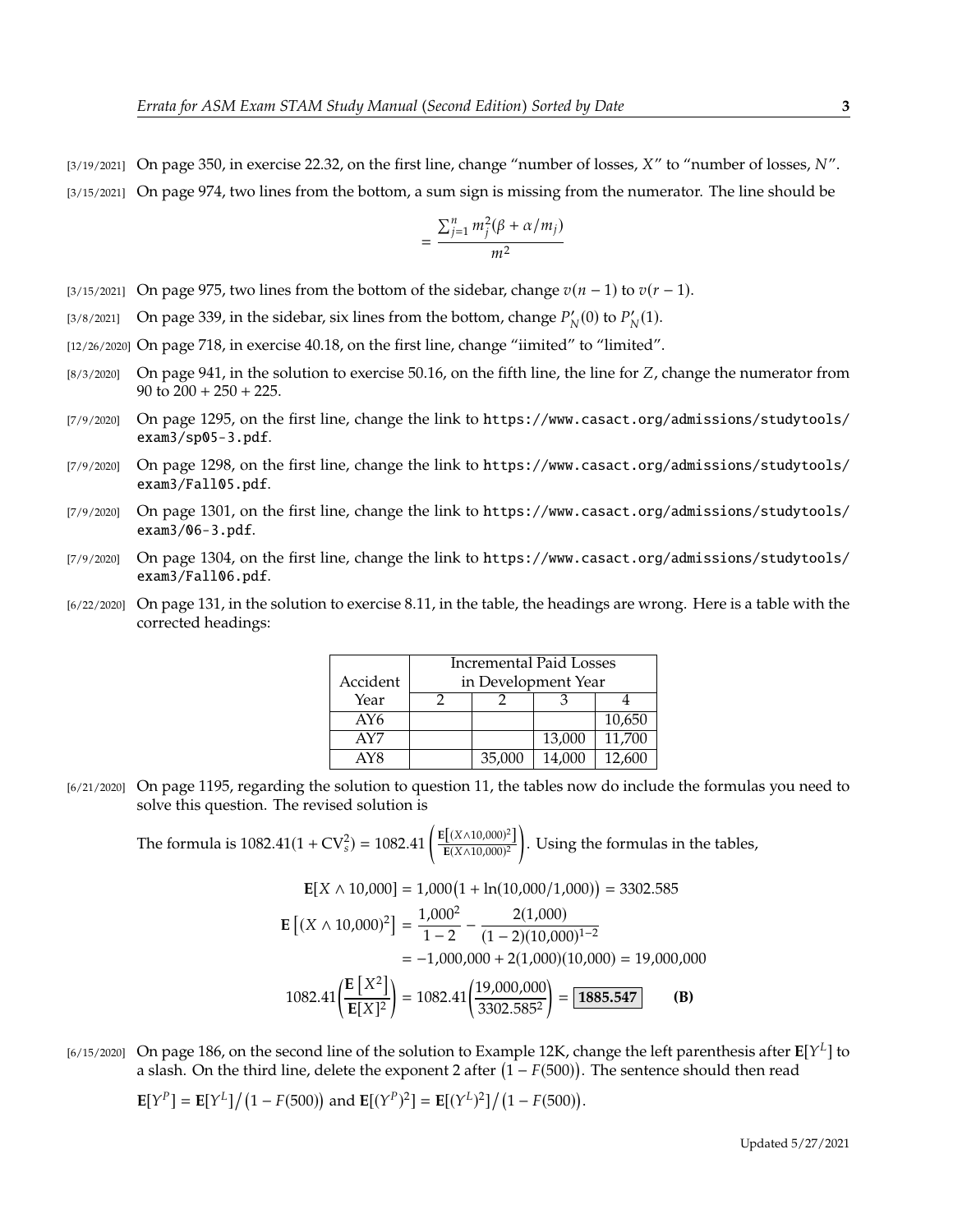Now let's move on to Territory 2. Here, the base rate is  $600(1.25) = 750$ . But the average rate is 800. The average class differential is 800/750. So we multiply the number of exposures by 800/750 to obtain the adjusted exposures, weighted by class. This is equivalent to setting the adjusted number of exposures for each insured equal to the class differential for that insured. The number of exposures is  $40,000/800 = 50$ , so the adjusted number of exposures is  $50(800/750) = 160/3$ .

In Territory 3, the base rate is  $600(1.6) = 960$  and the average rate is 1,200, making the average class differential 1200/960. So we multiply exposures,  $60,000/1,200 = 50$  by 1,200/960, getting  $50(1,200/960) =$ <sup>62</sup>.5.

Using these adjusted exposures, the loss cost is  $28,000/(160/3) = 525$  in Territory 2 and  $36,000/62.5 = 576$ in Territory 3. Dividing these by the 300 loss cost of Territory 1, we get <sup>525</sup>/<sup>300</sup> <sup>=</sup> <sup>1</sup>.<sup>75</sup> for Territory 2 and  $576/300 = 1.92$  for Territory 3, the same as with the loss ratio method.

[6/15/2020] On page 186, on the second line of the solution to Example 12K, change the left parenthesis after  $\mathbb{E}[Y^L]$  to a slash. On the third line, delete the exponent 2 after  $(1 - E(500))$ . The sentence should then r a slash. On the third line, delete the exponent 2 after  $(1 - F(500))$ . The sentence should then read

$$
\mathbf{E}[Y^P] = \mathbf{E}[Y^L]/(1 - F(500)) \text{ and } \mathbf{E}[(Y^P)^2] = \mathbf{E}[(Y^L)^2]/(1 - F(500)).
$$

[5/20/2020] On page 1291, in the solution to question 24, replace the third and fourth lines with

$$
l = 4 \ln \alpha + 6\alpha \ln \theta - (\alpha + 1) \sum_{i=1}^{4} \ln(\theta + x_i) - 2\alpha \ln(\theta + 200)
$$
  
= 4 \ln 0.6526 + 6(0.6526) \ln 38.8571 - 1.6526  $\sum_{i=1}^{4} \ln(38.8571 + x_i) - 2(0.6526) \ln 238.8571$   
= -22.8443

- [5/5/2020] On page 1277, in the solution to question 19, on lines 3–7, change every X to  $X \wedge 20$ . On line 8, change "calculate above" to "calculated above". On the third line from the end, change  $10 \le 10 \le 20$  to  $10 \le X < 20$ . The last line should be split into two lines; the split is between 114.6 and Var( $X \wedge 20$ ).
- [4/24/2020] On page 148, in the solution to Example 10D, replace the paragraph beginning "To fix the bias" with

To fix the bias of the loss cost method, we adjust the exposures. The adjustment consists of setting the number of exposures for each policyholder equal to the class differential. In this example, since we are not given the classes or their differentials, we need to know the base rate. The final indicated territory differentials will not vary as a function of the base rate, but we need it to calculate the average class differential. So let's assume that the base rate in Territory 1 is 600. Then, since the average rate equals the base rate, the average class differential is 1 and no adjustment is needed to Territory 1 exposures; they are  $90,000/600 = 150.$ 

[4/24/2020] On page 1138, in question 5, after the table, add

The base rate for Territory 1 is 300.

[4/24/2020] On page 1273, replace the solution to question 5 with

The number of exposures in Territory 1 is  $45,000/300 = 150$ . Since the base rate in Territory 1 is 300, this implies that the average class differential in Territory 1 is 1, so that base exposures in Territory 1 equal exposures in Territory 1, or 150.

In Territory 2, the base rate is  $300(1.2) = 360$  and the average rate is 400. So each exposure is given a weight of  $400/360 = 10/9$ . There are  $40,000/400 = 100$  exposures, so there are  $100(10/9) = 111\frac{1}{9}$  base exposures. **(B)**